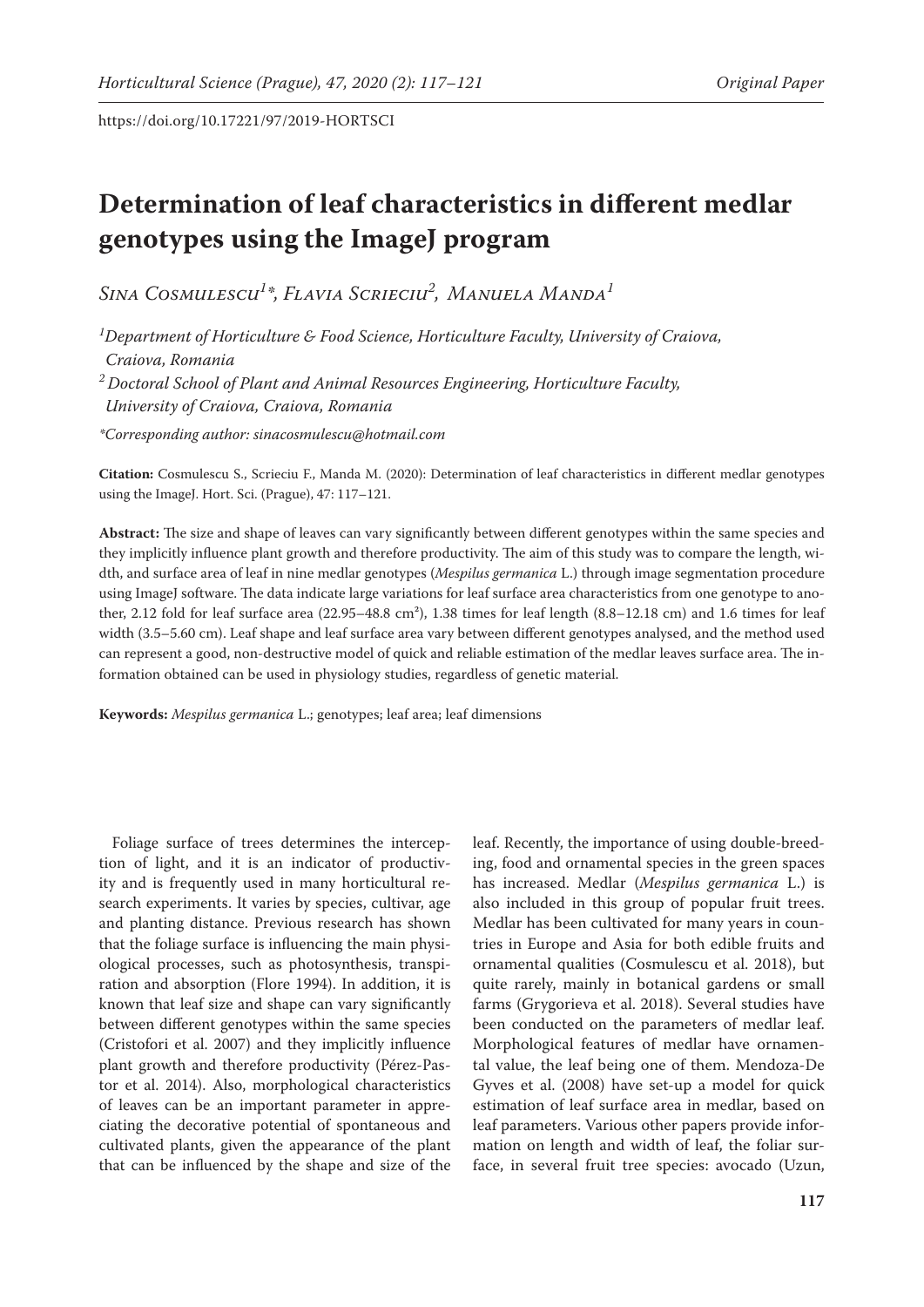Celik 1999), pistachios (Ranjbar, Damme 1999), cherry tree (Demirsoy, Demirsoy et al. 2004), chestnut (Serdar, Demirsoy 2006), apple (Kishore et al. 2012) and hazelnut (Cristofori et al. 2007). The aim of this study was to compare the length, width and surface area of in nine medlar (*Mespilus germanica* L.) genotypes through the image segmentation procedure using ImageJ software, the information obtained having relevance in physiology studies.

# **MATERIAL AND METHODS**

**Material.** Medlar leaves (*Mespilus germanica* L.) were taken under the study in nine genotypes from different areas of Romania and considered to be relevant in terms of morphological characteristics of tree and fruit. The biotypes were encoded taking their names from the place where they have been identified, such as: M1, M2, M3 (Măstăsari; 44°51**'**N, 23°5**'**E), Cr1, Cr2 (Croici; 44°49**'**53**''**N, 23°5**'**50**''**E), N1 (Nanov; 43°59**'**11**''**N 25°18**'**5**''**E), C1 (Craiova; 44°20**'**N, 23°49**'**E), T1 (Turnu-Ruieni; 45°23**'**07**''**N, 22°23**'**05**''**E), E1 (Ezeriș; 45°23**'**58**''**N, 21°52**'**37**''**E).

Method. The ImageJ software, an image processing and analysis program (Figure 1), was used to determine the leaf surface area. For all selected genotypes, 20 leaves were taken from each genotype, from the annual shoots (the sixth leaf). These were used to calculate the leaf surface area. The leaves of varied sizes (from large to small) were selected at a distance from the ground between 1 m and 2 m, during the summer season (July 2018). Leaves were photographed using a smart phone camera and saved into a computer. Files were then uploaded into ImageJ software Leaf Image Analysis – Surface Area protocol (Figure 1) and the surface area of leaves was determined. Each leaf was measured using an area contour calibrated to 0.01 cm². Research on fruit tree biology often requires accurate and precise estimation of the foliar surface area (Spann, Heerema 2010). Measurements made with the ImageJ software enable to make a set of statistical measurements of an image. Depending on the selection conducted, the application calculates and displays results of statistical calculation in a table.

**Statistical analysis**. The data obtained were statistically processed using the Microsoft Excel programme (StatPoint Technologies, Warrenton, VA, USA).

### **RESULTS AND DISCUSSION**

The surface area of medlar leaves is an important characteristic in the selection of new genotypes in terms of productivity, taking into account that one of the main indices of photosynthetic activity in fruit tree plants is the foliar surface area, but also for decorative characteristics. Table 1 shows the variability of average values in leaf surface area, the standard error, the minimum and maximum values, and also the variation coefficient of the studied genotypes. The data indicate large variations for leaf characteristics from one genotype to another, a large difference (2.12 times) for the leaf surface area in genotypes identified in localities Nanov and Turnu-Ruieni (22.95–48.8 cm²), of 2.8 times higher for the standard error (M2: 2.07 and T1 respectively: 0.72) and 1.39 times higher for the variation coefficient (M2: 19.79, T1: 14.19).



Figure 1. Leaf visual aspect of medlar genotypes used to develop leaf characteristics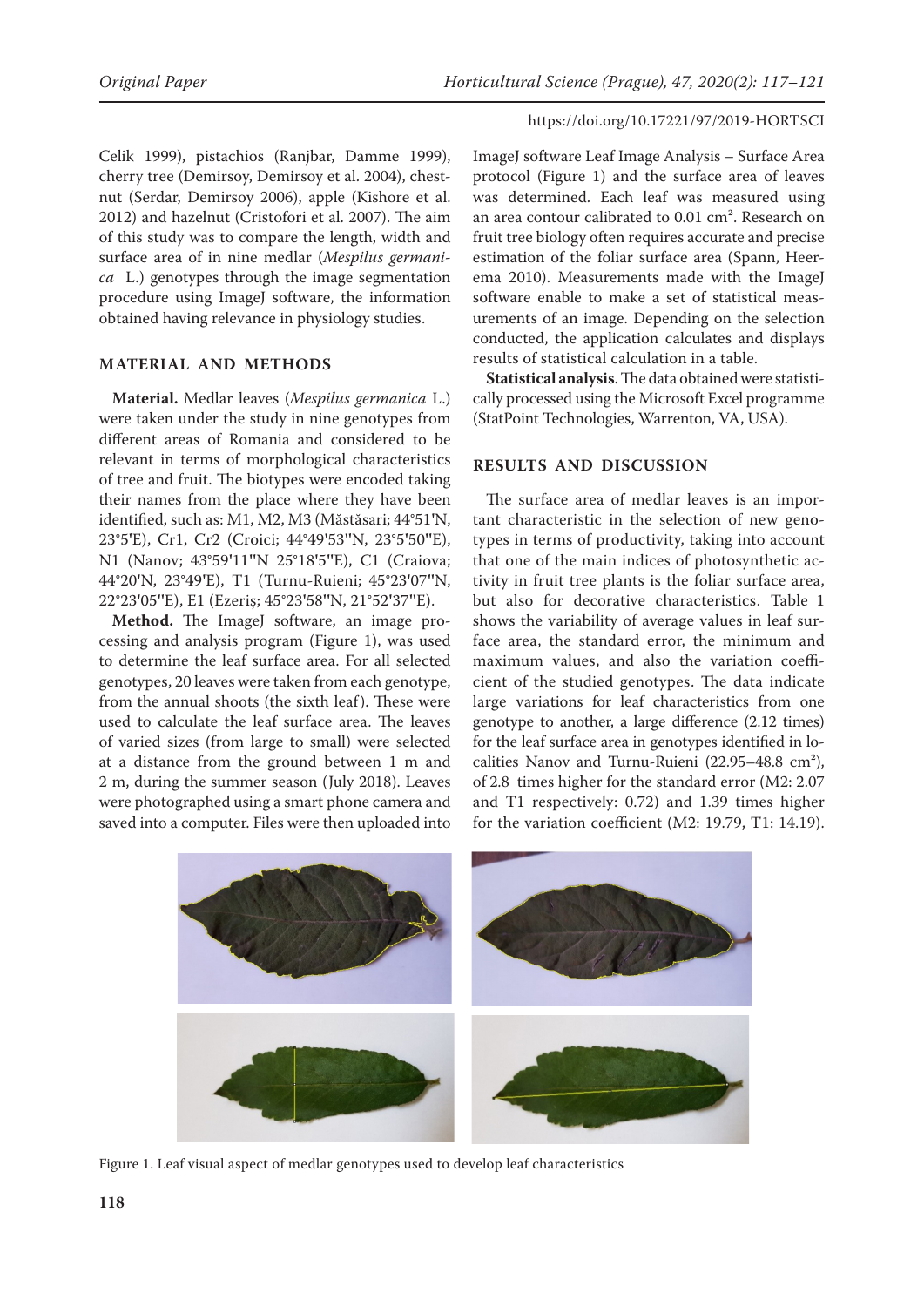|                            |               | Table 1. Measured mean, minimum and maximum values of leaf area for leaves of medlar genotypes |                    |                  |                  |                          |                  |                  |                  |                  |
|----------------------------|---------------|------------------------------------------------------------------------------------------------|--------------------|------------------|------------------|--------------------------|------------------|------------------|------------------|------------------|
|                            |               |                                                                                                |                    |                  |                  | Characteristics genotype |                  |                  |                  |                  |
| Parameters analysed        |               | ರ                                                                                              | Z                  | $\Xi$            | $\Sigma$         | M <sub>3</sub>           | $\Xi$            | E1               | GI               | Cr <sub>2</sub>  |
| Leaf                       | mean $\pm$ SE | $29.76 \pm 1.22$                                                                               | 1.84<br>$48.8 \pm$ | $32.17 \pm 1.35$ | $36.77 \pm 2.07$ | $35.56 \pm 1.21$         | $22.95 \pm 0.72$ | $29.31 \pm 1.11$ | $25.40 \pm 0.85$ | $27.45 \pm 1.01$ |
| area                       | min. / max.   | 18.6 / 38.52                                                                                   | 35.28 / 64.08      | 23.7 / 44        | 24.40 / 58.84    | 27.95 / 47.12            | 17.90 / 28.43    | 19.63 / 36.42    | 21.68 / 34.31    | 18.08 / 35.2     |
| $\left(\text{cm}^2\right)$ | CV(%)         | 18.37                                                                                          | 16.90              | 18.58            | 19.79            | 15.28                    | 14.19            | 17.07            | 15.12            | 16.54            |
| Parameters analysed        |               | J                                                                                              | Ξ                  | $\Xi$            | $\overline{M}$   | Μ3<br>Genotype           | $\Xi$            | $\Xi$            | <b>Cr1</b>       | Cr2              |
|                            | mean $\pm$ SE | $9.7 \pm 0.3$                                                                                  | $12.18 \pm 0.26$   | $11.24 \pm 0.20$ | $10.7 \pm 0.32$  | $11.02 \pm 0.21$         | $8.8 \pm 0.16$   | $9.92 \pm 0.24$  | $9.20 \pm 0.15$  | $9.56 \pm 0.21$  |
| Leaf length                | min./max.     | 6.77 / 12.3                                                                                    | 9.27 / 13.76       | 9.82 / 12.86     | 7.75 / 13.98     | 9.59 / 12.72             | 7.75 / 10.57     | 7.95 / 11.31     | 8.17 / 0.66      | 7.56 / 10.72     |
| $\binom{cm}{ }$            | CV%           | 13.89                                                                                          | 9.58               | 8.13             | 13.41            | 8.72                     | 8.53             | 10.97            | 7.44             | 10.12            |
|                            | mean $\pm$ SE | $3.96 \pm 0.10$                                                                                | $5.60 \pm 0.16$    | $3.94 \pm 0.11$  | $4.9 \pm 0.15$   | $4.42 \pm 0.10$          | $3.5 \pm 0.08$   | $4.13 \pm 0.08$  | $3.89 \pm 0.11$  | $3.97 \pm 0.07$  |
| Leaf width                 | min. / max.   | 2.95 / 4.65                                                                                    | 4.32 / 6.81        | 3.3 / 5.01       | 3.99 / 5.69      | 3.52 / 5.66              | 2.85 / 4.11      | 3.42 / 4.8       | 3.18 / 4.84      | 3.2 / 4.59       |

| ı                            |
|------------------------------|
|                              |
| <br> <br>                    |
|                              |
|                              |
|                              |
| ֖֚֚֚֬                        |
|                              |
|                              |
|                              |
|                              |
|                              |
|                              |
|                              |
|                              |
|                              |
|                              |
|                              |
|                              |
|                              |
| <b>Contractor Contractor</b> |
|                              |
|                              |
|                              |
|                              |
|                              |
|                              |
|                              |
|                              |
|                              |
|                              |
|                              |
|                              |
|                              |
|                              |
|                              |
|                              |
|                              |
|                              |
|                              |
|                              |
| ֖֚֚֚֬                        |
|                              |
|                              |
|                              |
|                              |
| $\frac{1}{\epsilon}$         |
| י                            |
| ī                            |
|                              |
| ï                            |

(cm)

Length / width ratio

width ratio

CV% 11.89 13.18 13.18 14.02 14.02 10.28 11.33 9.61 12.71 8.85

14.02

12.85

13.18

11.89

CV%

10.28

mean  $\pm$  SE  $2.44 \pm 0.10$   $2.17 \pm 0.08$   $2.85 \pm 0.07$   $2.18 \pm 0.12$   $2.49 \pm 0.07$   $2.51 \pm 0.08$   $2.40 \pm 0.06$   $2.40 \pm 0.04$ min. / max. 1.96/3.71 1.73 / 2.84 2.37 / 3.41 0.67 / 3.36 1.94 / 3.19 2.12 / 3.36 2.13 / 2.75 1.99 / 2.78 2.10 / 2.75 CV (%) 17.62 16.12 10.52 14.67 13.25 13.94 7.08 10.59 7.50

 $2.18 \pm 0.12$  $0.67 / 3.36$ 

 $2.85\pm0.07$  $2.37 / 3.41$ 

 $2.17 \pm 0.08$ 

 $2.44 \pm 0.10$ 

mean $\pm$  SE  $\min.$  /  $\max.$  $CV(%)$ 

1.96/3.71

 $1.73 / 2.84$ 

 $2.49\pm0.07$  $1.94 / 3.19$ 

 $2.40\pm0.04$  $2.10 / 2.75$ 

 $2.36 \pm 0.06$  $1.99 / 2.78$ 

 $2.40\pm0.04$ 

 $2.51 \pm 0.08$  $2.12 / 3.36$ 

 $2.13 / 2.75$ 

7.50

10.59

7.08

13.94

13.25

14.67

10.52

16.12

17.62

8.85

12.71

9.61

11.33

| č<br>ition (r) for the leaf area and the independent variables length, width, for leaves of me<br>pro nugui, wiu |   |
|------------------------------------------------------------------------------------------------------------------|---|
| $+ 2 + 2$<br>uen.<br>i<br>I<br>)<br>)<br>)                                                                       | I |
|                                                                                                                  |   |

 $R^2$  and *r* value  $\overline{R^2}$  and  $\overline{R^2}$  and  $\overline{R^2}$ 

C1 N1 M3 M3 M3 M5 D1 E1 E1

 $\Sigma$ 

 $\Xi$ 

 $\overline{z}$ 

 $\overline{\cup}$ 

 $R^2$  and  $r$  value

 $M3$ 0.37

Genotype

 $Cr2$ 

 $\overline{G}$ 

 $\overline{\Xi}$ 

 $\overline{\Gamma}$ 

Parameters analysed Linear equation

Parameters analysed

Linear equation

Between length and leaf area

Between length and leaf area

*y* = 5.0593*x* – 19.902  $R^2 = 0.6305$ 

 $R^2 = 0.6305$ 

 $y = 5.0593x - 19.902$ 

*y* = 0.0769*x* + 1.7982  $R^2 = 0.8385$ 

 $R^2 = 0.8385$ 

 $y = 0.0769x + 1.7982$ 

 $\ensuremath{\mathbb{R}}^2$ 

 $\mathbb{R}^2$ 

|              | 0.88 | 0.93 | 0.81               | 0.78         | 0.87 | 0.89 | 0.86                | 0.71 |       |
|--------------|------|------|--------------------|--------------|------|------|---------------------|------|-------|
| 0.86<br>0.92 | 0.79 | 0.87 | 0.66               | 0.61         | 0.76 | 0.80 | 0.75                | 0.51 | $R^2$ |
| 0.85         | 0.61 | 0.9  | $\ddot{0}.\dot{6}$ | $\ddot{0}$ . | 0.54 | 0.57 | $\widetilde{\circ}$ | 0.80 |       |
| 0.73         | 0.38 | 0.82 | 0.37               | 0.37         | 0.30 | 0.33 | 0.25                | 0.65 | $R^2$ |

https://doi.org/10.17221/97/2019-HORTSCI

Between width and leaf area

Between width and leaf area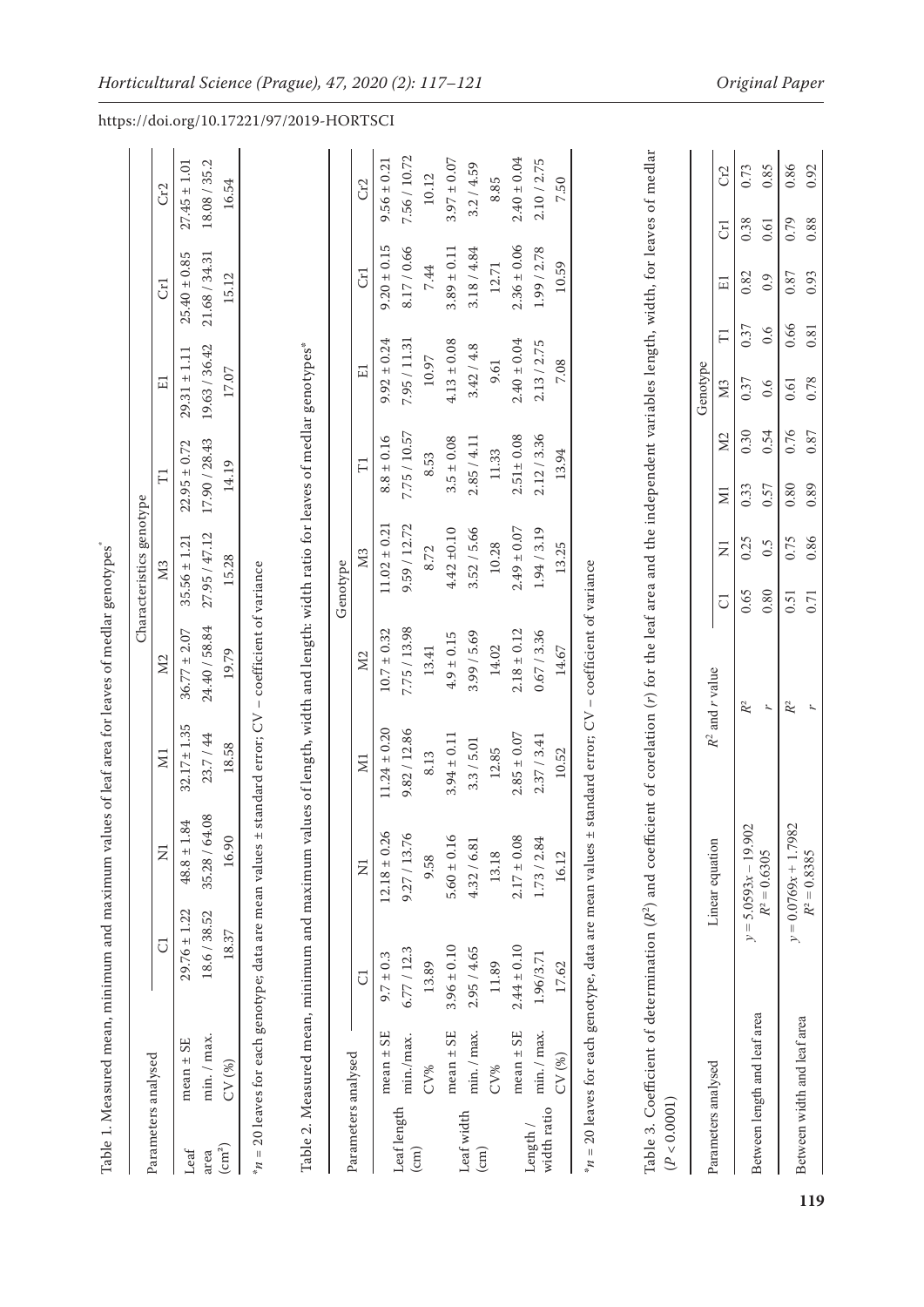Depending on this characteristic, medlar genotypes can be grouped as follows: large leaves (over 40 cm², N1 genotype), medium leaves (30–40 cm², M1, M2, M3 genotype) and small (less than 30 cm<sup>2</sup>, C1, T1, E1, Cr1, Cr2 genotype). Variability of leaf surface area is characteristic for fruit tree species. A variation in the leaf surface area was also found in the apple tree, from  $33.47 \text{ cm}^2$ , during the fruit-setting period, up to 44.31 cm² during the growth period (Balan 2010). Leaf length and width are also characteristics that differentiate between genotypes. Regarding the mean leaf length, the highest value was recorded at in N1 genotype (12.18 cm), while the lowest was found in T1 genotype (8.8 cm). For leaf width, the average value varied within fairly large limits. Thus, the highest value was obtained in N1 genotype (5.60 cm), followed by genotypes M2 (4.9 cm), M3 (4.42 cm), E1 (4.13 cm), while the lowest value was 3.5 cm in T1 genotype. The leaf shape expressed as the ratio of leaf length and width (L : W) ranged from 2.17 to 2.85 (Table 2). Depending on the  $L : W$  ratio, medlar genotypes were divided into three groups. The first group included N1, M2, and Cr1 genotypes, which were characterised and well-documented by wide leaves  $(L : W$  ratio of 2.17, 2.18 and 2.36, respectively). The second group comprises C1, E1 and Cr2, T1, M3 genotypes, outlined by leaves of intermediate shape (L : W ratio ranging between 2.49 and 2.51), while the third group was formed of single genotype (M1) that recorded a narrow leaf shape  $(L : W$  ratio of 2.85). Similar studies by Mendoza-de Gyves et al. (2008) on the ratio between length and width of leaves in *Mespilus germanica* L. showed that the ratio varied from 2.12 to 2.60, the max. value being less than in (M1) genotype identified in Mătăsari area (2.85). To illustrate the correlation between leaf dimensions (length, width) and leaf surface area, the determination coefficient  $(R^2)$  and correlation coefficient (*r*) were calculated. Determination coefficient between leaf length and surface area varied between 0.253 and 0.825, while the coefficient between leaf width and surface area was between 0.518 and 0.873 (Table 3). There is a direct positive correlation: the two correlated variables are varying in the same way. Thus, with respect to the correlation coefficient between leaf length and surface area area, a reasonable correlation was found  $(r = 0.5, 0.54, 0.57)$  in N1, M2 and T1 genotypes, a high correlation  $(r = 0.6;$ 0.61) was found in T1, M3 and Cr1 genotypes, and, respectively, a very high correlation  $(r = 0.8; 0.85; 0.9)$ , ie a very close relationship between variables in C1,

Cr2 genotypes, respectively E1. In terms of the correlation coefficient between the leaf width and surface area, it varied between 0.71–0.92, thus resulting in a high correlation, respectively, a very high correlation. Correlation coefficients calculated show that there is a close correlation between laminar area, length and width. The results obtained are consistent with those obtained in other fruit tree species as well: *r*2 = 0.955 for the cherry tree (Demirsoy et al. 2003), *r*2 = 0.997 for citrus (Mazzini et al. 2010), *r*2 = 0.99 for walnut (Keramatlou et al. 2015). In conclusion, leaf characteristics vary between different genotypes analysed, a factor that was established by other authors as well (Stoppani et al. 2003). The method used may be a good, non-destructive model of quick and reliable estimation of medlar leaves area, while the information obtained can be used in physiology studies, regardless of genetic material.

#### **REFERENCES**

- Balan V. (2010): Methods of Foliar Surface Determination along the ontogenetic cycle on apple trees. Notulae Botanicae Horti Agrobotanici Cluj-Napoca, 38: 219–222.
- Cosmulescu S., Scrieciu F., Iordanescu O., Manda M. (2018): Some pomological characteristics of medlar (*Mespilus germanica* L.) genotypes. In: III International Symposium on Horticultural Crop Wild Relatives, 34.
- Cristofori V., Rouphael Y., Mendoza-de Gyves E., Bignami C. (2007): A simple model for estimating leaf area of hazelnut from linear measurements. Scientia Horticulturae, 113: 221–225.
- Demirsoy H., Demirsoy L. (2003): A validated leaf area prediction model for some cherry cultivars in Turkey. Pakistan Journal of Botany, 35: 361–367.
- Demirsoy H., Demirsoy L., Uzun S., Ersoy B. (2004): Nondestructive leaf area estimation in peach. European Journal of Horticultural Science, 69: 144–146.
- Flore J.A. (1994): Stone fruit. In Handbook of Environmental Physiology of Fruit Crops, Vol. I. In: Schaffer B., and Anderson P.C. (eds): Temperate Crops, Boca Raton, Florida: CRC Press: 233–270.
- Grygorieva O., Klymenko S., Vinogradova Y., Vergun O., Brindza J. (2018): Variation in morphometric traits of fruits of *Mespilus germanica* L. Potravinarstvo Slovak Journal of Food Sciences, 12: 782–788.
- Keramatlou I., Sharifani M., Sabouri H., Alizadeh M., Kamkar B. (2015): A simple linear model for leaf area estimation in Persian walnut (*Juglans regia* L.). Sciencia Horticulturae, 184: 36–39.
- Kishore D.K., Pramanick K.K., Verma J.K., Singh R. (2012): Non destructive estimation of apple (*Malus domestic*a